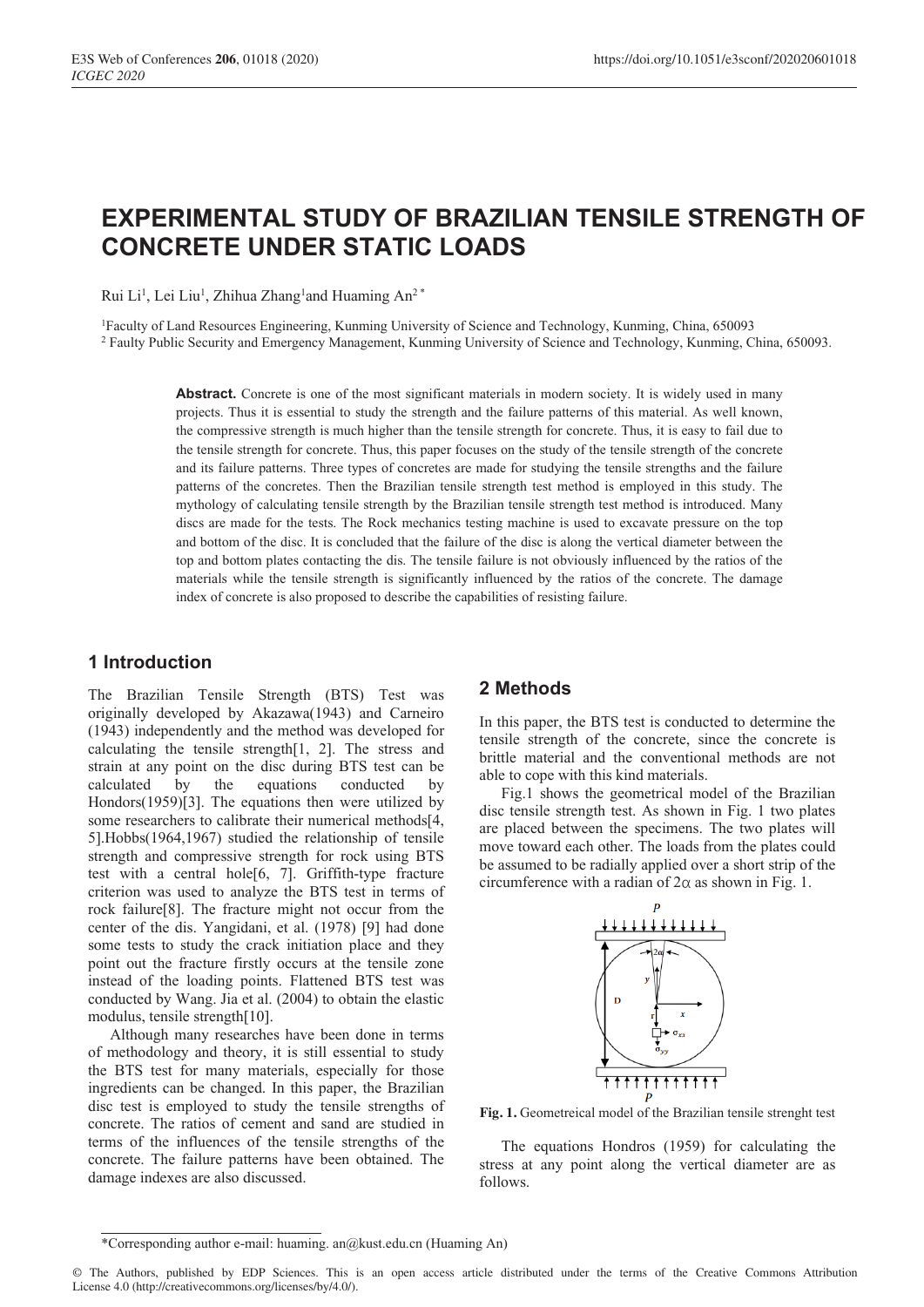$$
\sigma_{xx} = \frac{p}{\pi R \tau \alpha} \left\{ \frac{\left[1 - \left(\frac{r}{R}\right)^2\right] \sin 2\alpha}{1 - 2\left(\frac{r}{R}\right)^2 \cos 2\alpha + \left(\frac{r}{R}\right)^4} - \tan^{-1} \left[\frac{1 + \left(\frac{r}{R}\right)^2}{1 - \left(\frac{r}{R}\right)^2} \tan(\alpha) \right] \right\} \right\} (1)
$$
\n
$$
\sigma_{yy} = -\frac{p}{\pi R \tau \alpha} \left\{ \frac{\left[1 - \left(\frac{r}{R}\right)^2\right] \sin 2\alpha}{1 - 2\left(\frac{r}{R}\right)^2 \cos 2\alpha + \left(\frac{r}{R}\right)^4} + \tan^{-1} \left[\frac{1 + \left(\frac{r}{R}\right)^2}{1 - \left(\frac{r}{R}\right)^2} \tan \alpha \right] \right\} (2)
$$

Where P is the applied load, R is the disc radius, r is the distance from centhe tre of the disc, t is the disc thickness,  $2\alpha$  is the angular distance of load arc,  $\sigma_{\rm{X}}$ xx and σ\_yy are stresses along the horizontal and vertical directions respectively.

Thus, taking into account the specimen thickness t, the tensile strength can be calculated by Eq.3 [12]:

$$
\sigma_{\rm t} = \frac{2\dot{p}}{\pi Dt} \tag{3}
$$

where the is the tensile strength, is the applied load,is the diameter.

## **3 The specimen preparation**

The specimens are made of cement, sand, pebble, and water. Three types of concretes are made and the ratios are shown in Tab.1. The ratios are from the classification by compressive strength for concrete at international standard organization 3839-1977. Thus the number also forms the ISO 3839, which are C25, C35 and C45. C45 is the strongest material in terms of compressive strength while C25 is the weakest one according to the ISO 3839- 1977.

**Table 1.** Setting Word's margins.

| Number          | Cement | Sand  | Pebble | Water |
|-----------------|--------|-------|--------|-------|
| C <sub>25</sub> | 1.540  | 3.770 | 6.350  |       |
| C <sub>35</sub> | 1.781  | 3.472 | 5.428  |       |
| C45             | 2.366  | 2.830 | 5.494  |       |

| N <sub>O</sub> | L/D   | M/g | $V/cm^3$ | $\rho$ /g.cm <sup>-3</sup> | $P_v/m \cdot s^{-1}$ |
|----------------|-------|-----|----------|----------------------------|----------------------|
| $C25-P-1$      | 0.485 | 371 | 155.67   | 2.383                      | 2800                 |
| $C25-P-2$      | 0.490 | 379 | 159.89   | 2.370                      | 2450                 |
| $C25-P-3$      | 0.484 | 353 | 150.21   | 2.350                      | 2650                 |
| $C35-P-1$      | 0.530 | 398 | 169.94   | 2.342                      | 2892                 |
| $C35-P-2$      | 0.512 | 392 | 165.64   | 2.367                      | 2478                 |
| $C35-P-3$      | 0.515 | 381 | 163.86   | 2.325                      | 3012                 |
| $C45-P-1$      | 0.494 | 380 | 159.12   | 2.388                      | 3000                 |
| $C45-P-2$      | 0.509 | 384 | 161.88   | 2.372                      | 2895                 |
| $C45-P-3$      | 0.501 | 390 | 162.25   | 2.404                      | 2695                 |

**Table 2.** Formatting sections, subsections and subsubsections.

#### **4 Bazilian tensile strength tests**

As shown in Fig. 2, the concrete disc with an average diameter of 75CM and thickness of 37.5cm is under test by a TAW-2000DRock mechanics testing machine. The Brazilian disc is placed between two plates while the top

plate is moving by the constant speed of 0.3Mpa/s. The top plate will stop moving until the dis lost its capability of carrying the load. The tensile strength or concrete disc can be calculated by Eq. 3.



**Fig. 2.** Concrete disc on test by TAW-2000D Rock mechanics testing machine

Fig. 3, 4 and 5 show the failure patterns of Brazilian tensile strength tests. It can be seen that the failure modes are almost the same. The fracture is almost along the vertical diameter. The disc is separated into two halves. But it seems that for the C25 disc it was produced more fracture as shown on the left side of the Fig. 3.



**Fig. 3.** Failure patterns of concrete dis with materials C25



**Fig. 4.** Failure patterns of concrete dis with materials C35



**Fig. 5.** Failure patterns of concrete dis with materials C45

Tab.3 show the experimental results for the Brazilian tensile strength test. The average strength for concrete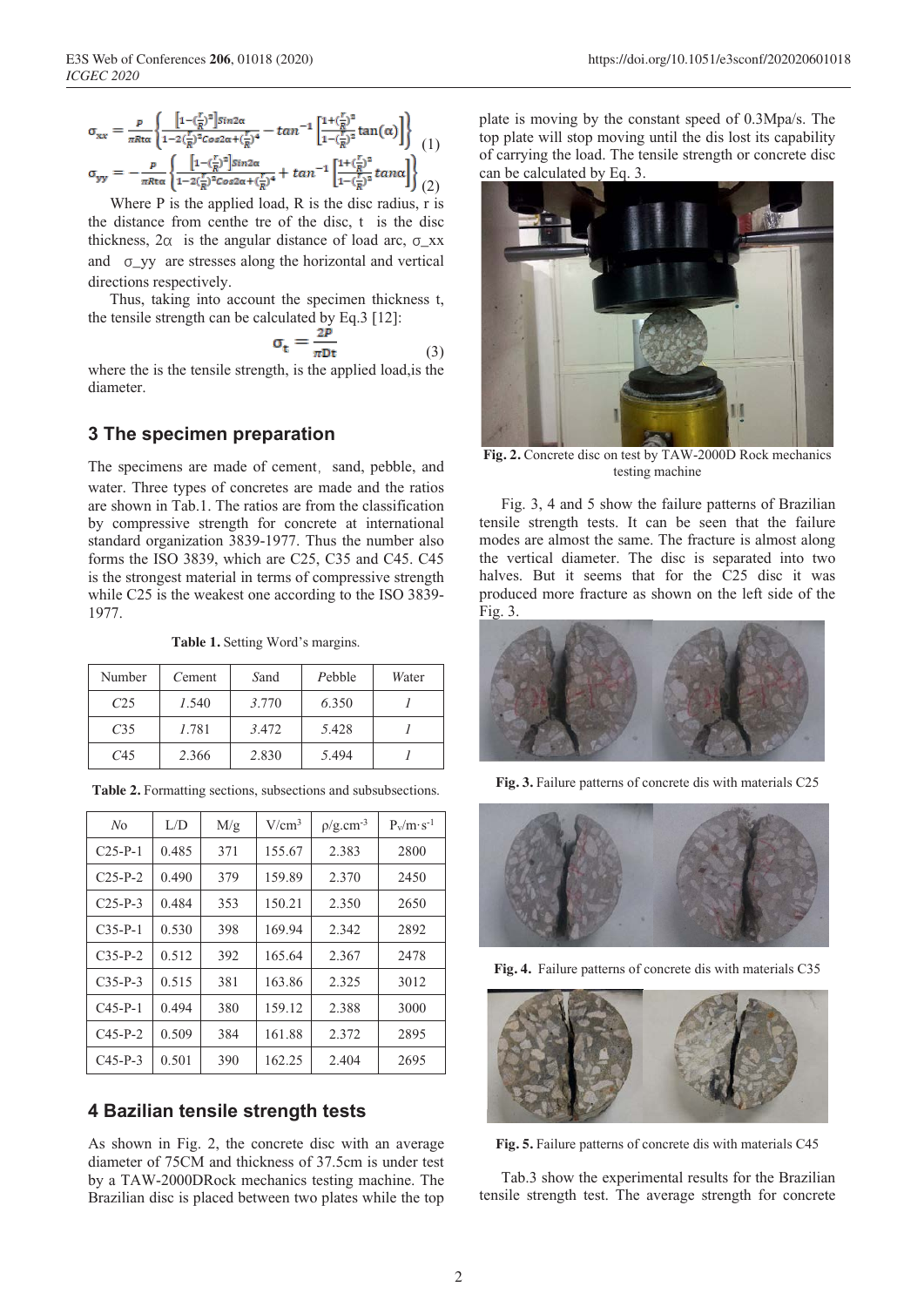C25, C35 and C45 are 2.91Mpa, 3.43Mpa, and 3.87MPa. It is concluded that C45 is the strongest material in terms of tensile strength. In addition, the ratios of cement,

sand, pebble, and water significantly influence the tensile strength of the concrete. However, the failure patterns of the concrete are not influenced by ratios of the concrete.

| Number    | Tensiel Strength | Average |
|-----------|------------------|---------|
| $C25-P-1$ | 3.13             |         |
| $C25-P-2$ | 2.97             | 2.91    |
| $C25-P-3$ | 2.63             |         |
| $C35-P-1$ | 3.29             |         |
| $C35-P-2$ | 3.62             | 3.43    |
| $C35-P-3$ | 3.42             |         |
| $C45-P-1$ | 4.08             |         |
| $C45-P-2$ | 3.47             | 3.87    |
| $C45-P-3$ | 4.05             |         |

**Table 3.** Three types of speciemen for tensile strenght test

# **5 Discussion**

Fig. 6 shows the relationship between the tensile strength of concrete and its ratio of cement. It can be seen that with the increase in the ratio of cement, the tensile strength become stronger and stronger. Thus, the tensile strength of the concrete is significantly influenced by the ratio of cement. But it does not mean the more cement the stronger of the concrete. The ratio of cement, sand, pebble and water must be appropriate and under certain standard.



**Fig. 6.** Tensile strength-Cement ratio Curve

Fig. 7 illustrates the relationship between the tensile strength of the concrete and its ratio of sand. It indicates that with the increase of the sand ratio, the tensile strength decreases. Thus, the ratio of sand plays a critical role in the tensile strength of the concrete.



**Fig. 7.** Tensile strength-Sandratio Curve

In order to compare the strength of the concrete in resisting failure, the damage index is proposed here that can be calculated by Eq.4.

$$
\mathbf{K}_{I} = 1 - \frac{(\mathbf{T}_{0} - \mathbf{T})}{\mathbf{T}_{0}}
$$
 (4)

where the Kl is the damage of index for concrete;

T is the tensile strenght of C45

T is the tensile strenght of C35 or C25

According to Eq.4, the damage indexes for C35, C45 and C25 are 100.00%、88.63%、75.19% respectively.

Fig. 8 visually shows the damage index of different concretes. The damage of C35 and C25 decrease 24.81%、11.37% compared with C45. Thus C45 is the strongest concrete in terms of resisting concrete failure.



**Fig. 8.** The damage index-Classification of Concrete Curve

### **6 Conclusion**

This paper studies the tensile strength of concrete by experimental method. The concrete specimens are made according to the international standard 3839 for concrete classification by compressive strength. The concrete is made of cement, sand, pebble and water according to ratios from the international standard for concrete making. The tensile failure patterns have been obtained and the tensile strength is obtained. In addition, the influence of the ratio of cement and sands are discussed. Furthermore, the damage index is proposed for describing the concrete character of resisting concrete failure. It is concluded that:

 $\bullet$  Brazilian disc can be used to acquire the tensile strength of concrete by excavating compressive stress on the top and bottom of the concrete disc.

 $\bullet$  The tensile failure of the concrete occurs along the vertical diameter where the compressive stresses are excavated on the two ends of the disc.

 $\bullet$  The tensile strength is significantly influenced by the ratios of the mixed materials for making concrete.

• The damage index of the concrete visually shows the comparison of the three types of concrete in terms of capabilities of carrying loads

#### **Acknowledgments**

This research presented in this study is partly supported by the following foundation and organizations: National science foundation of China (Grant number: 11862010), Program for Innovative Research Team (in Science and Technology) in University of Yunnan Province, Project